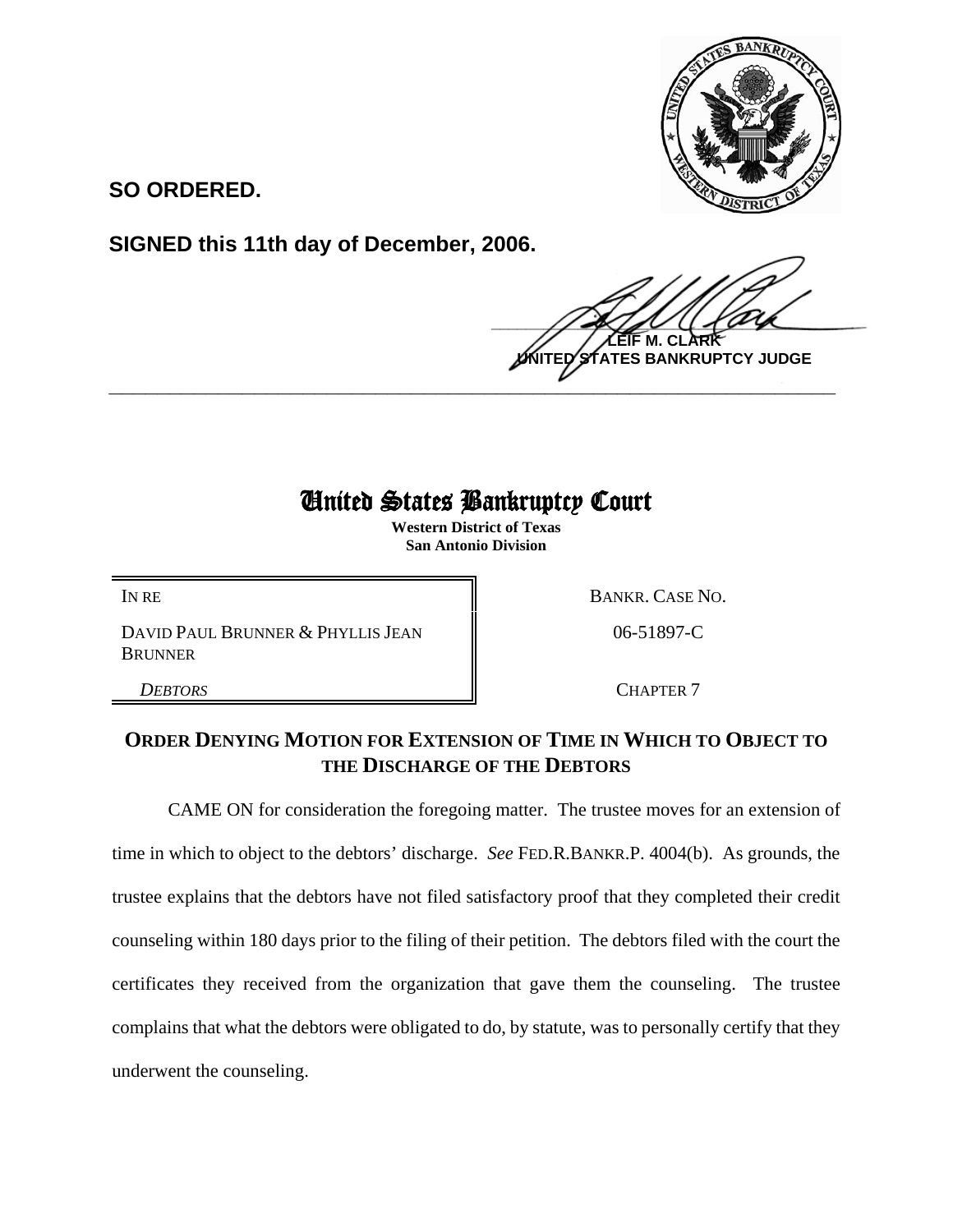Section 521(b) requires a debtor to file, with the court, "a certificate from an approved nonprofit budget and credit counseling agency that provided the debtor services under section 109(h) describing the services provided to the debtor." 11 U.S.C.  $\S 521(b)$ . Section 109(h)(1) states that an individual may not be a debtor unless the debtor has, during the 180 day period preceding the filing *received* from an approved nonprofit budget and credit counseling agency the requisite briefing. 11 U.S.C. § 109(h)(1). Section  $727(a)(11)$  provides that a debtor may not receive a discharge if the debtor has not received, prior to discharge "an instructional course concerning personal financial management described in section 111." 11 U.S.C. § 727(a)(11). However, that course is to be completed by debtors *post-petition*, and so has no reference to the pre-petition briefing discussed in sections 109(h)(1) and 521(b). *See id.* ("*after filing the petition*, the debtor failed ...") (emphasis added).

If the debtors have filed the certificate required under section  $521(b)$  – and these debtors have – then the debtors have satisfied the requirements of both that section and section 109(h)(1). The latter section does not require the *filing* of a certificate by the debtors. It only requires, as a factual matter, that the debtors have *received* the briefing as a condition to being eligible to file for relief. The certificate filed by the debtors in this case is sufficient to establish that fact.

Interim Rule 1007(b)(3), adopted as a local rule in this district, is not to the contrary. That rule states that an individual must file "the certificate ... required by section 521(b)." INTERIM RULE 1007(b)(3) (adopted as a local rule of the Western District of Texas by Order dated Oct. 21, 2005). Even the amended Rule 1007(b)(3) permits the filing of the certificate from the agency, in lieu of a statement from the debtor to the effect that the debtor has received the requisite briefing. *See* INTERIM RULE 1007(b)(3), as amended (adopted as a local rule of the Western District of Texas by Order dated October 1, 2006).